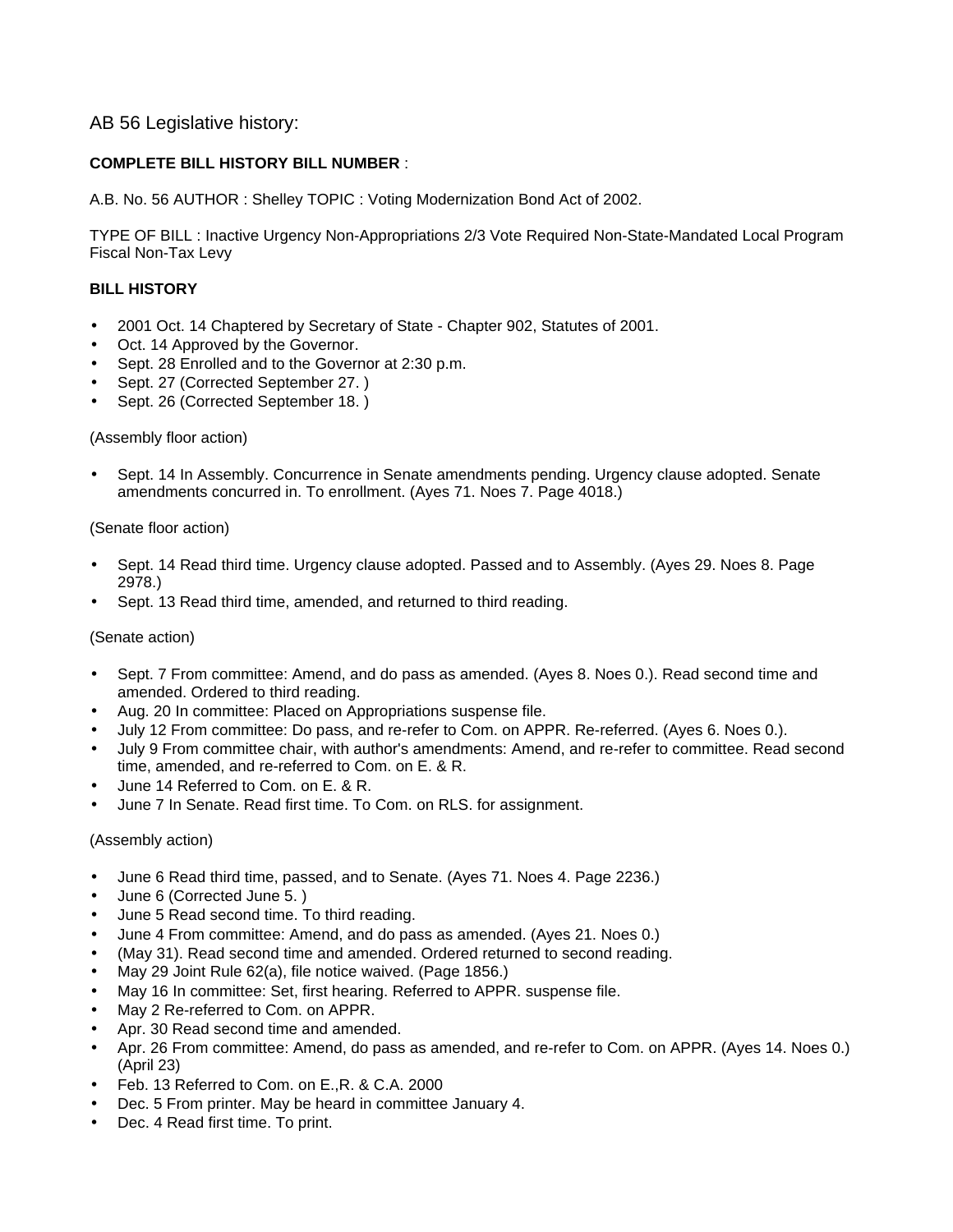# Section 19234 (e) and Section 19234.5 added Sept. 7--

(e) Any voting system purchased using bond funds after the date that this article becomes effective that does not require a voter to directly mark on the ballot must produce, at the time the voter votes his or her ballot or at the time the polls are closed, a paper version or representation of the voted ballot or of all the ballots cast on a unit of the voting system. The paper version shall not be provided to the voter but shall be retained by elections officials for use during the 1 percent manual recount or other recount or contest.

19234.5. The Legislature may amend subdivisions (c) and (d) of Section 19234 and Section 19235 by a statute, passed in each house of the Legislature by rollcall vote entered in the respective journals, by not less than twothirds of the membership in each house concurring, if the statute is consistent with, and furthers the purposes of, this article.

Above is the official history of the bill, and a copy of those amendments added to the bill on September 7 that reflect the product of a meeting with legislative staff to discuss several issues relative to AB 56 (Shelley).

During Senate Elections Committee hearings the question was raised about the audit trail for touch-screen voting systems. Some members of the committee expressed a desire to ensure that a "paper audit trail" was available. The Secretary of State publicly supported an amendment to the bill to address those concerns.

A meeting was held by legislative staff to discuss the specific issue. An explanation of the federal and state voting system certification process was provided to legislative staff in attendance. Several concerns were raised, including:

- 1. The difficulty in providing voters with a "receipt" that was a representation of the ballot they had cast because such a receipt might compromise ballot secrecy and because such a receipt created the potential for voter fraud (vote selling or vote swapping).
- 2. The amendment should not compromise the position of counties that had already deployed touch-screen equipment.
- 3. The audit trail requirement should not be construed so that the printed receipt became the *de facto* tally for elections because such an interpretation would defeat the efficiency and security of touch-screen systems.
- 4. It is conceivable that simultaneous production of receipts could be compromised by mechanical failure (printer error, paper jams, etc.) even though the vote tally was being properly recorded.

The bill, as amended on September 7, includes the language requiring a paper audit trail and the language limiting the Legislature's ability to amend some sections of the act. The bill was in print for one week before it was voted upon by the two houses of the Legislature. Both houses approved the bill on a bipartisan basis.

By its terms as enacted by the people, Prop. 41 can only be amended in subsections (c) and (d) of 19234. These amendable sections deal with the eligibility requirements for counties to receive funds and the declaration that fund monies may only pay for voting systems certified by the Secretary of State. Prescored punch card voting systems are specifically excluded.

Subsection (e) of 19234 which describes the acceptable characteristics of voting systems that may be purchased using bond funds may not be amended.